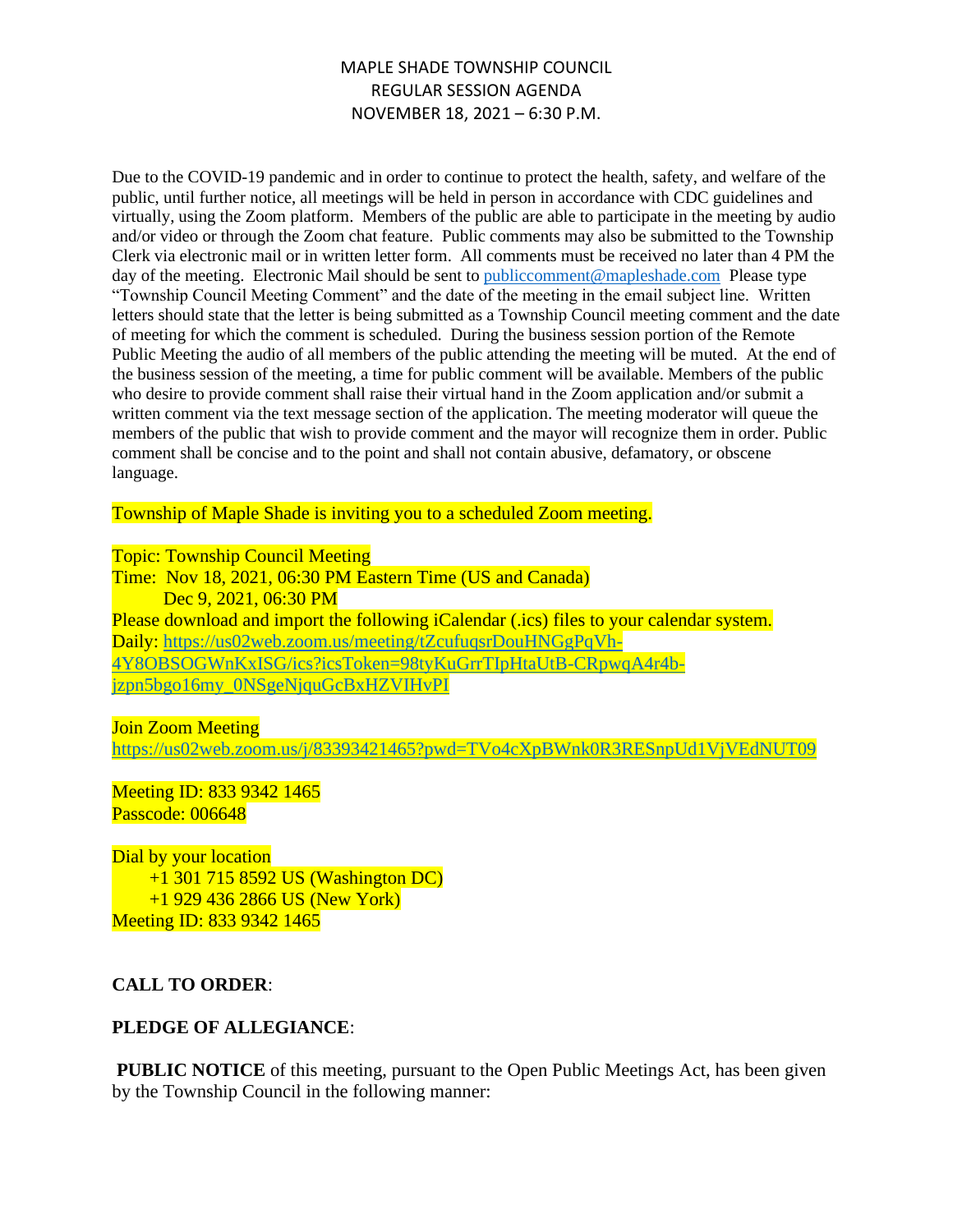# MAPLE SHADE TOWNSHIP COUNCIL REGULAR SESSION AGENDA NOVEMBER 18, 2021 – 6:30 P.M.

Notifying the Township Clerk December 15, 2020. Mailing Notice to the Courier Post, The Central Record and Burlington County Times on December 15, 2020. Posting Notice on the Official Municipal Bulletin Board on December 15, 2020.

# **ROLL CALL**

**Resolution No. 2021-R-167** Resolution to Meet in Executive Session for the following:

1. Matters relating to Litigation/Negotiation/Attorney Client Privilege – re: Fire Department

Motion to Adjourn: Second: All in Favor:

Formal action may be taken upon conclusion of Closed Session.

Mayor of the Township Council then declares the meeting closed and directs that the tape be shut off. At conclusion of closed portion, Mayor of Township Council calls for a motion to reopen the meeting and turn the tape on.

#### **OPEN BOARD OF HEALTH MEETING**

| Reports                     |         |               |
|-----------------------------|---------|---------------|
| <b>Public Participation</b> |         |               |
| Motion to Close:            | Second: | All in Favor: |
| Motion to Adjourn:          | Second: | All in Favor: |

#### **PUBLIC PORTION (for Consent Agenda Items)** Motion to Close: Second: All in Favor:

# **CONSENT AGENDA**

**Resolution No. 2021-R-168** Authorize Transfer of Appropriations

**Resolution No. 2021-R-169** Resolution to Declare Block 172.03, Lot 1 (Qual CU135) as Tax Exempt and to Cancel and Refund Taxes from August 31, 2021 Through December 31, 2021

**Resolution No. 2021-R-170** Resolution Opposing the Transportation of Liquified Natural Gas (LNG) by Truck and/or Rail through New Jersey

**Resolution No. 2021-R-171** Authorize Temporary Street Closure for a Live Nativity on December 3, 2021

|  | <b>Motion to Approve:</b> | Second: | Comments: | Roll Call: |
|--|---------------------------|---------|-----------|------------|
|--|---------------------------|---------|-----------|------------|